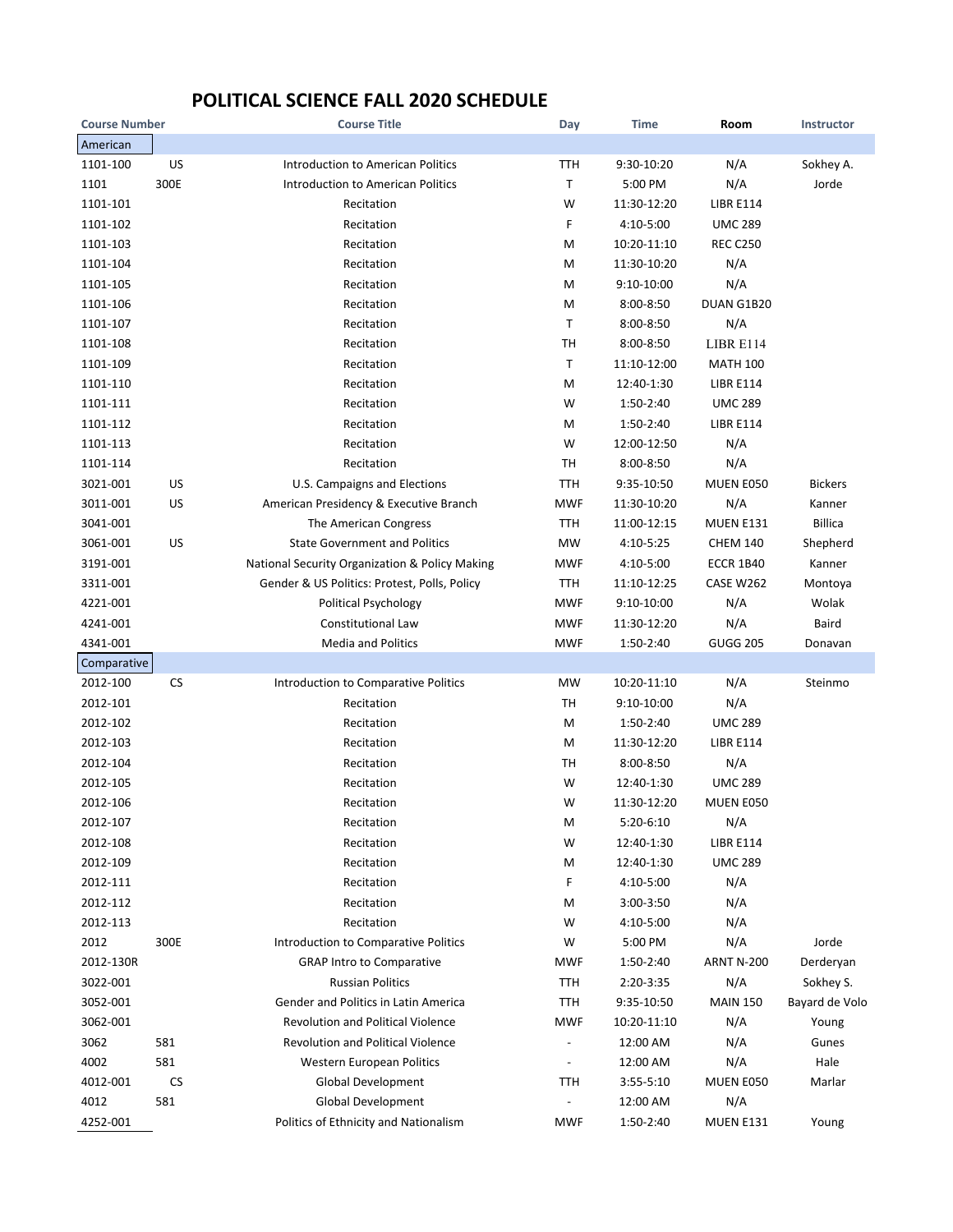| $ $ IR    |             |                                              |            |              |                   |              |
|-----------|-------------|----------------------------------------------|------------|--------------|-------------------|--------------|
| 2223-100  | <b>CS</b>   | Introduction to International Relations      | <b>MW</b>  | 9:10-10:00   | N/A               | Tir          |
| 2223-101  |             | Recitation                                   | W          | 1:50-2:40    | N/A               |              |
| 2223-102  |             | Recitation                                   | M          | 10:20-11:10  | <b>LIBR E114</b>  |              |
| 2223-103  |             | Recitation                                   | W          | 10:20-11:10  | <b>LIBR E114</b>  |              |
| 2223-104  |             | Recitation                                   | W          | 8:00-8:50    | N/A               |              |
| 2223-105  |             | Recitation                                   | M          | 1:50-2:40    | N/A               |              |
| 2223-106  |             | Recitation                                   | M          | 4:10-5:00    | N/A               |              |
| 2223-109  |             | Recitation                                   | M          | 12:40-1:30   | <b>REC C250</b>   |              |
| 2223-111  |             | Recitation                                   | T          | 12:30-1:40   | N/A               |              |
| 2223-112  |             | Recitation                                   | W          | 1:50-2:40    | <b>LIBR E114</b>  |              |
| 2223-113  |             | Recitation                                   | W          | 2:00-2:50    | <b>LIBR E144</b>  |              |
| 2223-114  |             | Recitation                                   | W          | 10:20-11:10  | N/A               |              |
| 2223-130R | GRAP        | <b>GRAP Intro to IR</b>                      | <b>MWF</b> | 12:00-12:50  | <b>ARNT N-200</b> | Derderyan    |
| 3123-001  |             | War, Peace, Strategic Defense                | <b>MWF</b> | 1:00-1:50    | CASE E240         | Kanner       |
| 3163-002  |             | American Foreign Policy                      | <b>MWF</b> | 3:00-3:50    | N/A               | Aydin        |
| 3193-880  |             | <b>International Behavior</b>                | <b>TTH</b> | $3:55-5:10$  | <b>UMC 245</b>    | Chan         |
| 3213-001  |             | <b>International Political Economy</b>       | <b>MW</b>  | 4:10-5:25    | N/A               | Park         |
| 4173-001  |             | International Cooperation and Global Anarchy | <b>MW</b>  | 5:50-7:05    | N/A               | Park         |
| 4283-001  |             | International Migration and Policy           | <b>TTH</b> | 12:45-2:00   | <b>CHMP 328</b>   | Shin         |
| Theory    |             |                                              |            |              |                   |              |
| 2004-010  | Ideals      | Survey of Western Political Thought          | TTH        | 11:10-12:00  | N/A               | Malloy       |
| 2004-011  |             | Recitation                                   | M          | 9:10-10:00   | <b>REC C250</b>   |              |
| 2004-012  |             | Recitation                                   | T          | 5:20-6:10    | CASE W411         |              |
| 2004-013  |             | Recitation                                   | M          | 6:30-7:20    | N/A               |              |
| 2004-014  |             | Recitation                                   | W          | 8:00-8:50    | <b>HUMN 1B50</b>  |              |
| 2004-015  |             | Recitation                                   | M          | 1:50-2:40    | <b>REC C250</b>   |              |
| 2004-016  |             | Recitation                                   | тн         | 8:00-8:50    | N/A               |              |
| 2004-017  |             | Recitation                                   | T          | 10:20-11:10  | N/A               |              |
| 2004-018  |             | Recitation                                   | M          | $5:20-6:10$  | <b>REC C250</b>   |              |
| 2004-880  |             | Survey of Western Political Thought          | TTH        | 11:10-12:25  | <b>HLMS 255</b>   | Chadwick     |
| 3054-003  |             | American Political Thought                   | <b>TTH</b> | 3:55-5:10    | FLMG 33           | John Eastman |
| 3054-002  |             | American Political Thought                   | <b>MWF</b> | 11:30-12:20  | N/A               | Donavan      |
| 3064-001  |             | <b>Environmental Political Theory</b>        |            |              | N/A               | Vanderheiden |
| 3174-001  |             | Sex, Power, Politics                         |            |              | N/A               | Harvey       |
| Method    |             |                                              |            |              |                   |              |
| 2075-010  | <b>MATH</b> | <b>Quantitative Research Methods</b>         | <b>MW</b>  | 12:40-1:30   | N/A               | Siegel       |
| 2075-011  |             | Recitation                                   | M          | 11:30-12:20  | DUAN G2B90        |              |
| 2075-012  |             | Recitation                                   | W          | 11:30-12:20  | DUAN G1B20        |              |
| 2075-013  |             | Recitation                                   | F          | $9:10-10:00$ | N/A               |              |
| 2075-014  |             | Recitation                                   | W          | 8:00-8:50    | N/A               |              |
| 2075-015  |             | Recitation                                   | M          | 11:30-12:20  | <b>UMC 382</b>    |              |
| 2075-016  |             | Recitation                                   | M          | $5:20-6:10$  | N/A               |              |
| 2075-017  |             | Recitation                                   | M          | 10:20-11:10  | <b>UMC 289</b>    |              |
| 2075-018  |             | Recitation                                   | M          | 4:30-5:20    | N/A               |              |
| 3075-001  |             | Applied Political Science Research           | <b>MWF</b> | 12:40-1:30   | CLUB <sub>4</sub> | Hunter       |
| 3155-002  |             | <b>Survey Design and Analysis</b>            | <b>MWF</b> | 10:20-11:10  | N/A               | Johnson      |
| 3225-001  |             | <b>Strategy and Politics</b>                 | <b>MWF</b> | 11:30-12:20  | N/A               | Dorr         |
| 4715-800  |             | Honors Political Science Seminar             | W          | 4:10-6:40    | ECCS 1B28         | Donavan      |
| Policy    |             |                                              |            |              |                   |              |
| 2106-001  |             | Introduction to Public Policy Analysis       |            | ONLINE       | N/A               | Williams     |
| 2106-002  |             | Introduction to Public Policy Analysis       | TTH        | 2:20-3:35    | N/A               | Parinandi    |
| 2116-003  |             | Intro to Environmental Policy and Analysis   | TTH        | 12:45-2:00   | N/A               | <b>Boyes</b> |
|           |             |                                              |            |              |                   |              |